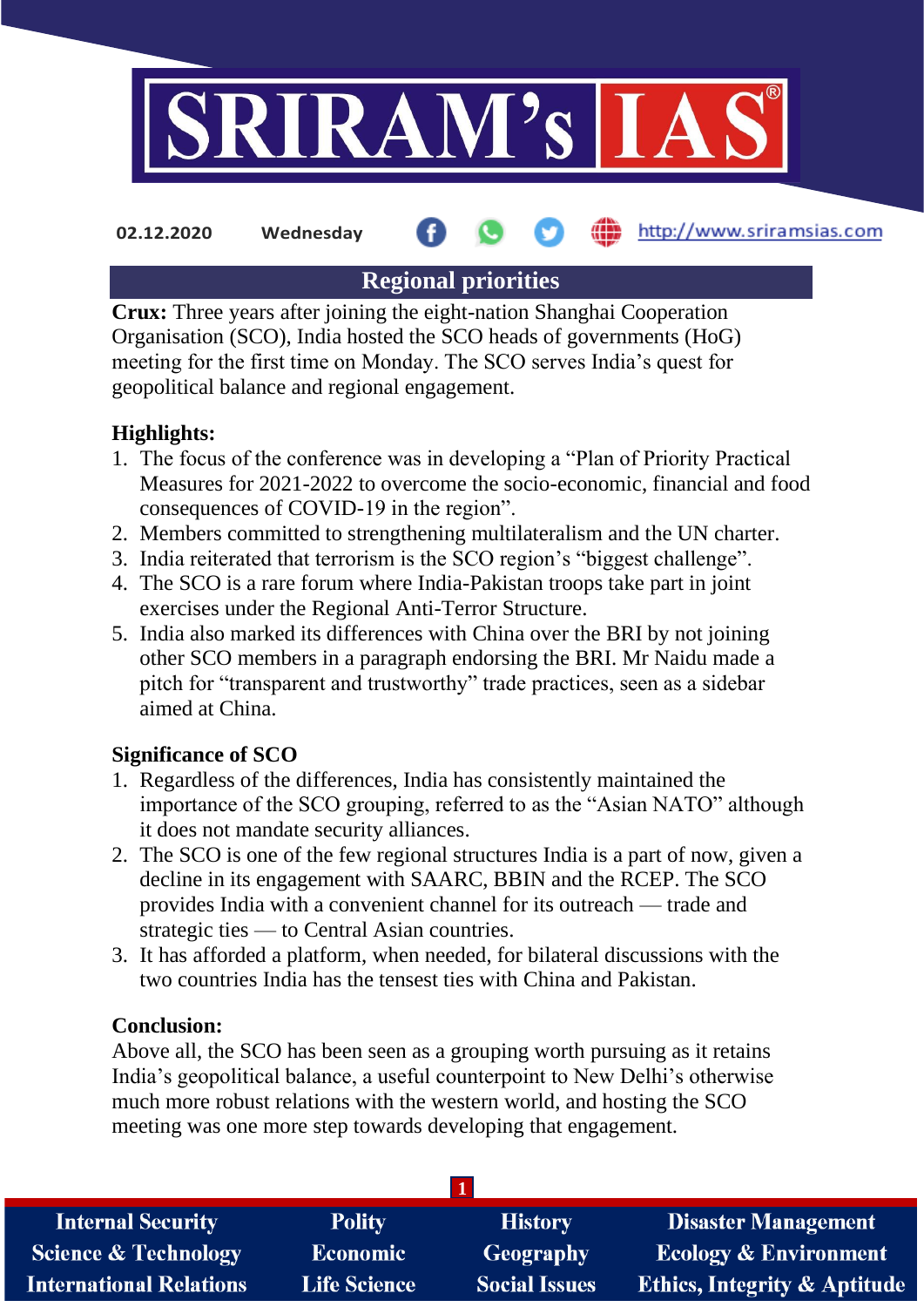

**02.12.2020 Wednesday**

#### http://www.sriramsias.com

#### **Background:**

- 1. The Shanghai Cooperation Organization (SCO), or Shanghai Pact is a Eurasian political, economic, and security alliance, it's creation was announced on June 15, 2001, in Shanghai, China.
- 2. The SCO is widely regarded as the "Alliance of the East", due to its growing centrality in Asia-Pacific, and has been the primary security pillar of the region.
- 3. Engagement with SCO is like a paradox for India as India wants to fight against terrorism through a body that includes states that pose the biggest threats to Indian security i.e. Pakistan.
- 4. It is also notable that all SCO members, barring India, are enthusiastic supporters of the Belt and Road Initiative (BRI).
- 5. Also, the other agenda of the summit would be to sell the Gwadar Port and China-Pakistan Economic Corridor (CPEC) as a potential passage to landlocked Central Asian states. But CPEC passes through territory over which India claims its sovereignty.
- 6. Terrorism is likely to be approached from the angle of improving the situation in Afghanistan and not necessarily of curbing the terrorist elements emanating from Pakistan.
- 7. Also through BRI and SCO, China will be successful in uniting Eurasia to challenge a united Europe. This scenario will prompt China and Russia to enter into a new era of global strategic partnership. This might not be in India's strategic interest.

|    |            | <b>SCO Members</b>                   |
|----|------------|--------------------------------------|
| 1. | China      | and the country of the party of<br>a |
| 2. | Kazakhstan | О<br>63                              |
| 3. | Kyrgyzstan | $\bullet$                            |
| 4. | Russia     |                                      |
| 5. | Tajikistan |                                      |
| 6. | Uzbekistan |                                      |
| z. | India      |                                      |
| 8. | Pakistan   |                                      |

| <b>Internal Security</b>        | <b>Polity</b>       | <b>History</b>       | <b>Disaster Management</b>              |
|---------------------------------|---------------------|----------------------|-----------------------------------------|
| <b>Science &amp; Technology</b> | <b>Economic</b>     | Geography            | <b>Ecology &amp; Environment</b>        |
| International Relations         | <b>Life Science</b> | <b>Social Issues</b> | <b>Ethics, Integrity &amp; Aptitude</b> |
|                                 |                     |                      |                                         |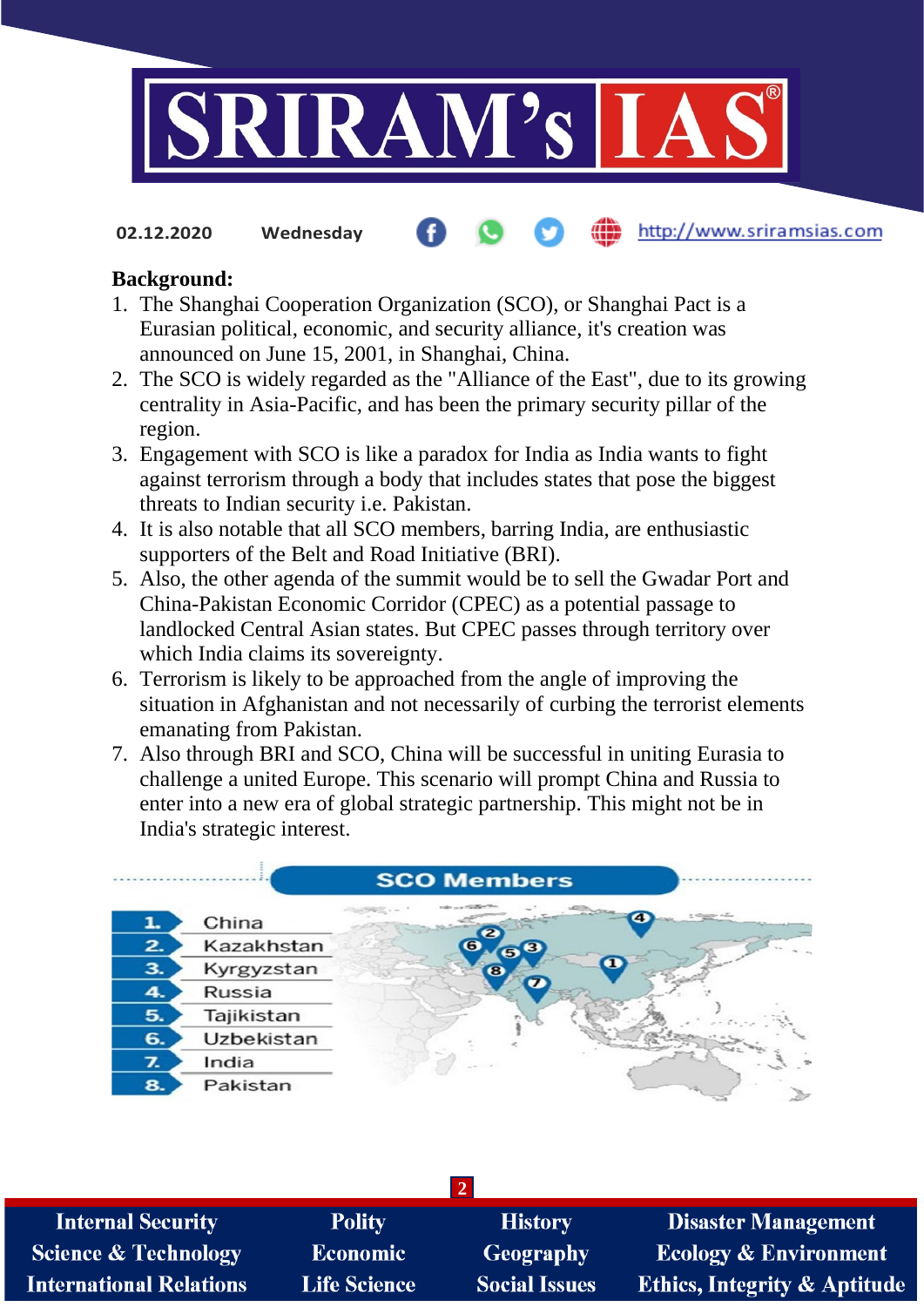

**02.12.2020 Wednesday**

http://www.sriramsias.com

#### **Mains:**

1. Despite the huge potential for collaboration, regional aspirations of Central Asian countries contradict with India's goals. Comment.

## **Slow progress**

**Crux:** WHO must work alongside China to quickly uncover the origins of the virus

## **Highlights:**

- 1. In 2003, a WHO team was able to identify the animal source of SARS coronavirus within weeks. In the case of MERS coronavirus, the intermediate host was identified more than a year after the first human case was reported.
- 2. However, in the case of the novel coronavirus (SARS-CoV-2), its source is still unknown even 11 months after WHO reported the first case.
- 3. There is strong evidence that the virus originated in bats and probably spread to humans through an intermediate species.
- 4. Knowing the natural reservoirs and intermediate hosts and the events that allowed the virus to jump across the species barrier are important in prevention.

## **Why business barons should not run banks**

**Crux:** They will not only enrich themselves but also crush the competition

### **Story So Far**

- 1. The RBI constituted an Internal Working Group to determine if large corporate houses can be given licence to promote banks and recommended that they be allowed to operate banks, all without inviting a larger public debate, is unconscionable.
- 2. Banking regulations for licensing have not been diluted in the last 50 years to allow business barons to promote a bank. Whenever these requests came up, it was always frowned upon.

| <b>Internal Security</b>        | <b>Polity</b>       | <b>History</b>       | <b>Disaster Management</b>              |
|---------------------------------|---------------------|----------------------|-----------------------------------------|
| <b>Science &amp; Technology</b> | <b>Economic</b>     | Geography            | <b>Ecology &amp; Environment</b>        |
| <b>International Relations</b>  | <b>Life Science</b> | <b>Social Issues</b> | <b>Ethics, Integrity &amp; Aptitude</b> |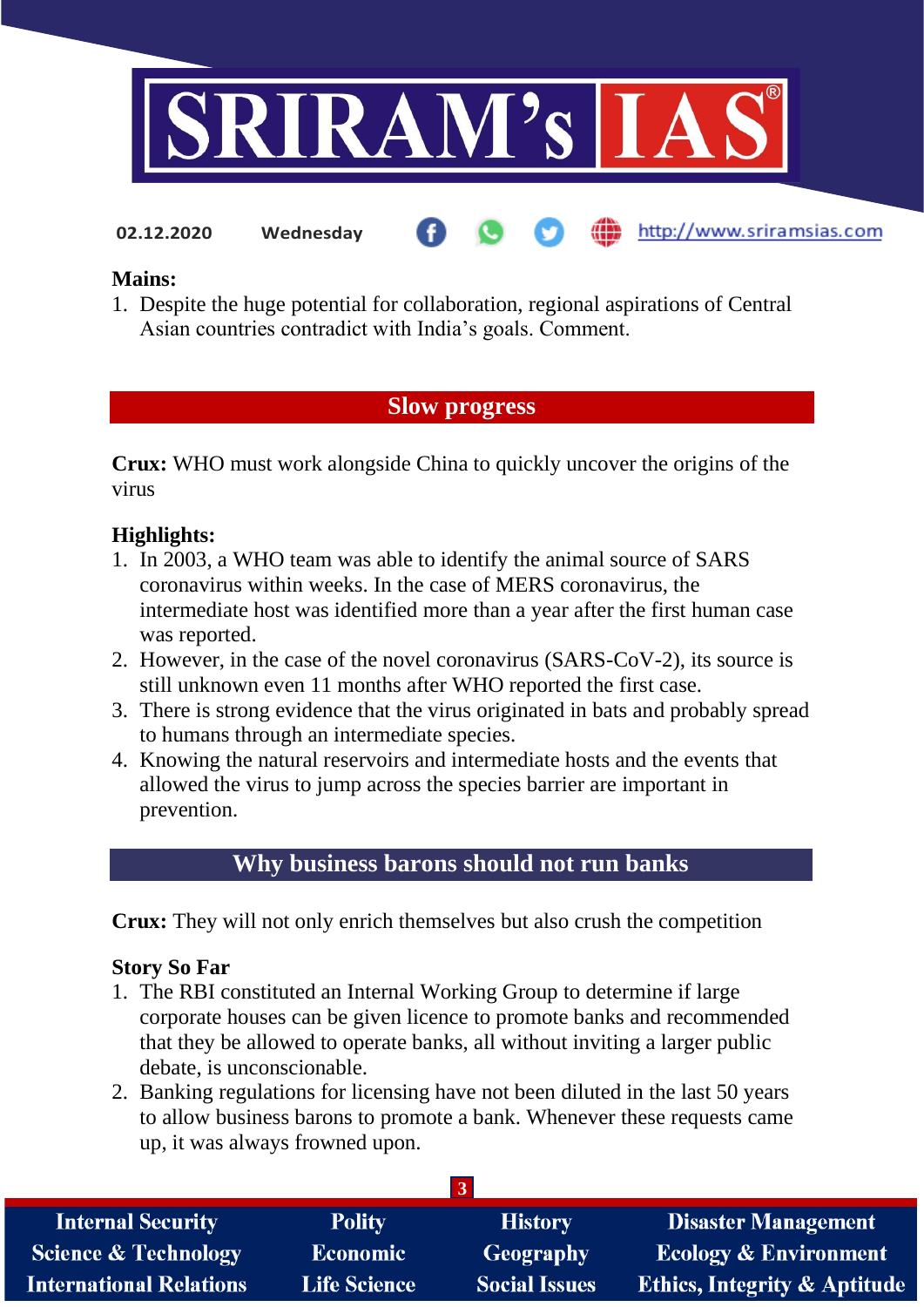

- the http://www.sriramsias.com **02.12.2020 Wednesday**
- 3. That the RBI has recommended it even after its own Internal Working Group "found out from its set of experts that barring one, all of them were of the opinion that large corporate/industrial houses should not be allowed to promote a bank" is baffling.

#### **Not a welcome move**

- 1. The history of connected lending (a corporate-owned bank lending to one of the businesses of the corporate) is invariably disastrous. The bank can not make good loans when it is owned by the borrower.
- 2. Even an independent committed regulator, with all the information in the world, finds it difficult to be in every nook and corner of the financial system to stop poor lending.
- 3. Information on loan performance is rarely timely or accurate. Yes Bank managed to conceal its weak exposures for considerable periods.
- 4. It will be naïve to believe that a bank owned by a corporate house will permit lending to its competitors.

#### **The way forward**

- 1. Public sector banks may be inefficient and indifferent and under the influence of the party in power but private sector banks that are owned by oligarchs and business tycoons in cahoots with politicians will be rapacious beings.
- 2. The way forward should be to privatise public sector banks by allowing the wide and diversified holding of stock by the general public.
- 3. If the government exits banking ownership, that would lead to professional management and a broader distribution of wealth. The banks would come under both SEBI and stringent RBI guidelines.

| <b>Internal Security</b>        | <b>Polity</b>       | <b>History</b>       | <b>Disaster Management</b>              |  |
|---------------------------------|---------------------|----------------------|-----------------------------------------|--|
| <b>Science &amp; Technology</b> | <b>Economic</b>     | Geography            | <b>Ecology &amp; Environment</b>        |  |
| <b>International Relations</b>  | <b>Life Science</b> | <b>Social Issues</b> | <b>Ethics, Integrity &amp; Aptitude</b> |  |